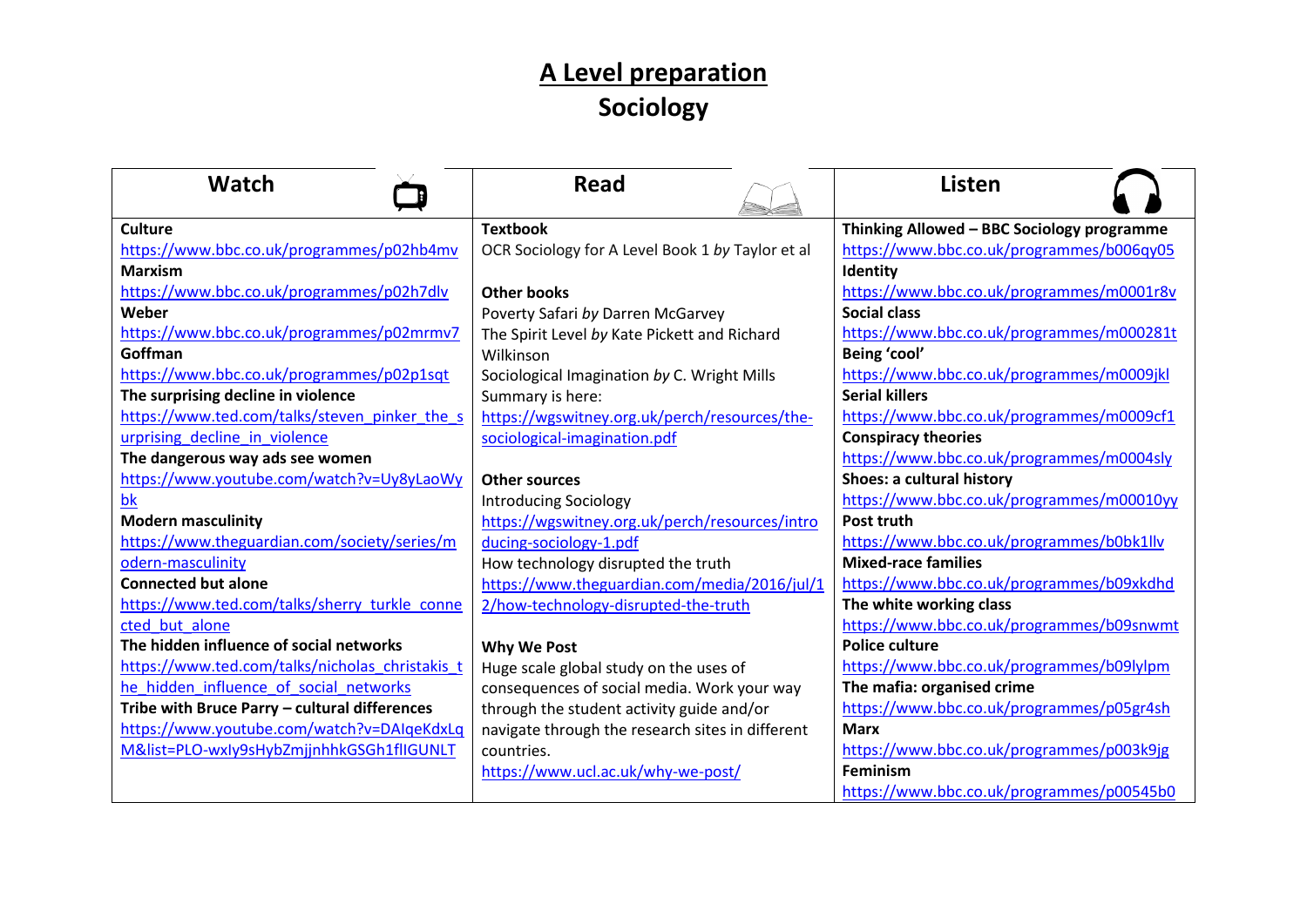## **A Level preparation Sociology**

| <b>Key Concepts</b>                                   | <b>Key Sociologists</b>                    | <b>AB</b><br><b>Key Theories</b>              |
|-------------------------------------------------------|--------------------------------------------|-----------------------------------------------|
| Create a list of definitions of these terms using the | Summarise the key ideas of each of these   | Create a working definition of these theories |
| information here:                                     | Sociologists:                              | using the information in these three links:   |
| https://wgswitney.org.uk/perch/resources/introducing- |                                            | https://wgswitney.org.uk/perch/resources/int  |
| sociology-1.pdf                                       | <b>Emile Durkheim</b>                      | roducing-sociology-1.pdf                      |
| <b>Culture</b>                                        | <b>Talcott Parsons</b>                     |                                               |
| <b>Socialisation</b>                                  | <b>Karl Marx</b>                           | http://www.sociology.org.uk/n theory.htm      |
| Identity                                              | <b>Louis Althusser</b>                     |                                               |
| Role                                                  | <b>Max Weber</b>                           | https://revisesociology.com/sociology-        |
| <b>Status</b>                                         | <b>George Herbert Mead</b>                 | theories-a-level/                             |
| Value                                                 | <b>Sylvia Walby</b>                        |                                               |
| <b>Norm</b>                                           | <b>Ann Oakley</b>                          | <b>Functionalism</b>                          |
| Informal social control                               | <b>Sue Sharpe</b>                          | <b>Marxism</b>                                |
| <b>Formal social control</b>                          | <b>Mairtin Mac an Ghaill</b>               | <b>Neo-Marxism</b>                            |
| Inequality                                            | <b>Stuart Hall</b>                         | <b>New Right</b>                              |
| <b>Social class</b>                                   |                                            | <b>Feminism</b>                               |
| Gender                                                |                                            | <b>Liberal Feminism</b>                       |
| <b>Ethnicity</b>                                      | http://www.sociology.org.uk/n theory.htm   | <b>Marxist Feminism</b>                       |
| Social change                                         |                                            | <b>Radical Feminism</b>                       |
| <b>Nature</b>                                         | https://www.shortcutstv.com/blog/wp-       | <b>Difference Feminism</b>                    |
| <b>Nurture</b>                                        | content/uploads/2017/09/02-OCR-Process-of- | Postmodernism                                 |
| <b>Modernity</b>                                      | Socialisation-.pdf                         | <b>Pluralists</b>                             |
| <b>Rituals</b>                                        |                                            | Interactionism (interpretivism)               |
| <b>Agency</b>                                         | https://www.shortcutstv.com/blog/wp-       |                                               |
| <b>Structuralism</b>                                  | content/uploads/2017/09/03-OCR-            | You may have to do some wider research if     |
|                                                       | Socialisation-and-Identity.pdf             | you can't find everything in these two sites. |
|                                                       |                                            |                                               |

More materials to support this section of the work can be found here:<http://www.sociology.org.uk/rload.htm>